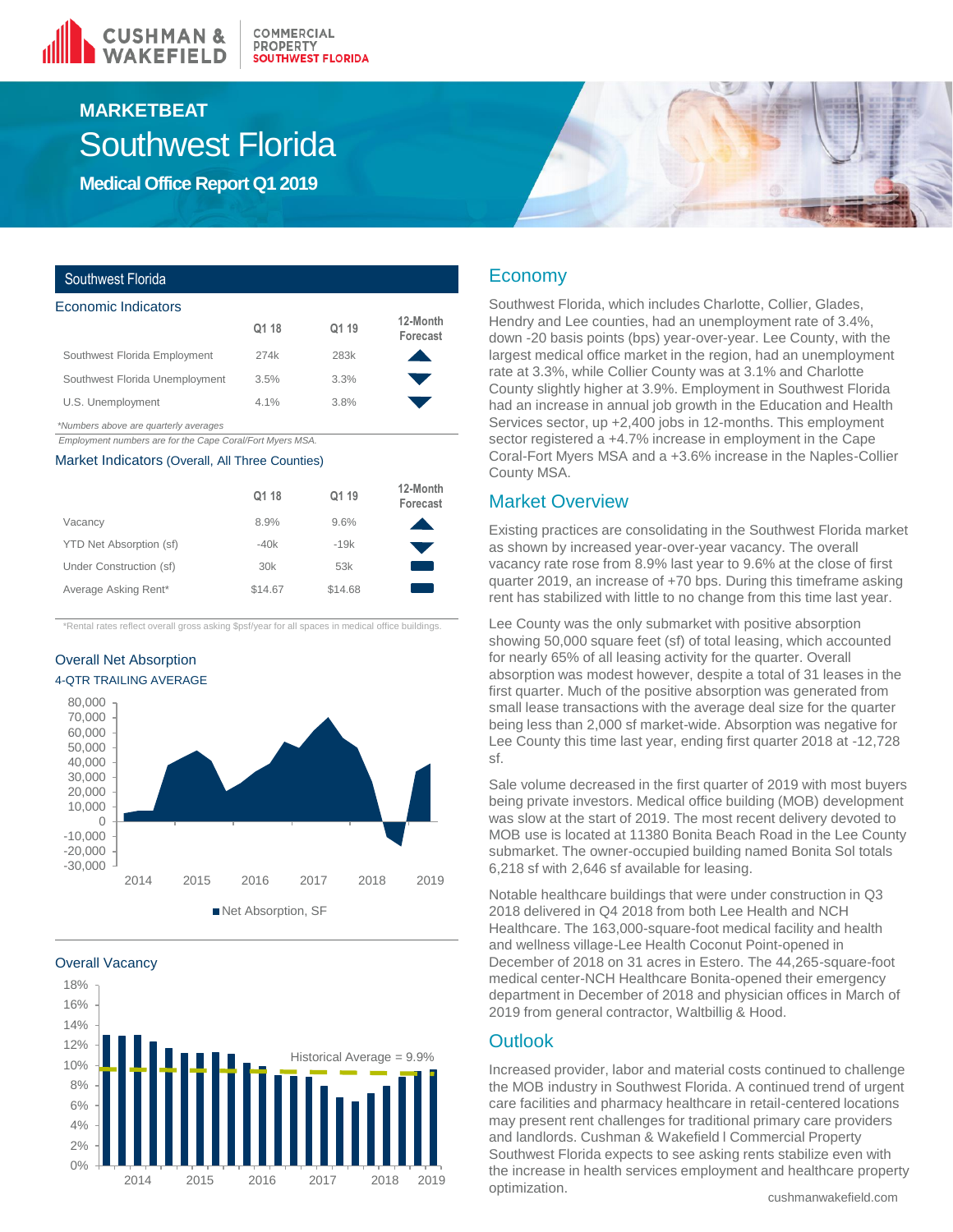

# **MARKETBEAT** Southwest Florida

**Medical Office Report Q1 2019**

| <b>SUBMARKET</b>        | <b>BUILDINGS</b> | <b>INVENTORY</b><br>(SF) | <b>UNDER</b><br><b>CNSTR</b><br>(SF) | <b>DELIVERIES</b><br>QTD | 2019 YTD<br><b>COMPLETIONS</b> | <b>CURRENT QTR</b><br><b>OVERALL NET</b><br>(SF) | <b>YTD</b><br><b>OVERALL NET</b><br>ABSORPTION ABSORPTION (SF) | <b>LEASING</b><br><b>ACTIVITY</b><br><b>QTD</b> | <b>LEASING</b><br><b>ACTIVITY</b><br><b>YTD</b> |
|-------------------------|------------------|--------------------------|--------------------------------------|--------------------------|--------------------------------|--------------------------------------------------|----------------------------------------------------------------|-------------------------------------------------|-------------------------------------------------|
| <b>Charlotte County</b> | 89               | .108.211                 | 17.600                               |                          |                                | $-7,530$                                         | $-7,530$                                                       | 15.816                                          | 15,816                                          |
| Lee County              | 330              | 4,997,090                | 35,200                               | 6,218                    | 6,218                          | 20,354                                           | 20,354                                                         | 50,392                                          | 50,392                                          |
| <b>Collier County</b>   | 143              | 2,199,513                |                                      |                          |                                | $-32,119$                                        | $-32,119$                                                      | 10,020                                          | 10,020                                          |
| <b>TOTALS*</b>          | 562              | 8.304.814                | 52.800                               | 6.218                    | 6.218                          | $-19.295$                                        | $-19,295$                                                      | 76.228                                          | 76,228                                          |

| <b>SUBMARKET</b>        | <b>BUILDINGS</b> | <b>INVENTORY SUBLET VACANT</b><br>(SF) | (SF)  | <b>DIRECT VACANT.</b><br>(SF) | <b>TOTAL</b><br><b>VACANT</b><br>(SF) | <b>OVERALL</b><br><b>RATE</b> | <b>DIRECT NNN</b><br>VACANCY AVERAGE ASKING<br><b>RENT</b> | <b>GROSS</b><br>AVERAGE<br><b>ASKING RENT</b> | OVERALL<br><b>AVERAGE NNN</b><br><b>ASKING RENT</b> |
|-------------------------|------------------|----------------------------------------|-------|-------------------------------|---------------------------------------|-------------------------------|------------------------------------------------------------|-----------------------------------------------|-----------------------------------------------------|
| <b>Charlotte County</b> | 89               | .108.211                               | 0     | 105,593                       | 105,593                               | 9.5%                          | \$13.59                                                    | \$13.66                                       | \$13.59                                             |
| Lee County              | 330              | 4.997.090                              | 5.904 | 470.865                       | 476,769                               | 9.5%                          | \$12.84                                                    | \$12.43                                       | \$12.79                                             |
| <b>Collier County</b>   | 143              | 2.199.513                              | 971   | 215.551                       | 216,522                               | 9.8%                          | \$20.06                                                    | \$21.09                                       | \$20.01                                             |
| <b>TOTALS**</b>         | 562              | 8,304,814                              | 6,875 | 792,009                       | 798,884                               | 9.6%                          | \$14.70                                                    | \$14.50                                       | \$14.68                                             |

\*The market data does not include medical office buildings under 5,000 square feet (sf). Condominiums and executive suites are excluded.<br>\*\*Q1 2019 totals do not include Health Care buildings, rehabilitation centers, or hos

|                                                           | <b>HUSPILAIS</b>                                   |             |                                       |  |  |
|-----------------------------------------------------------|----------------------------------------------------|-------------|---------------------------------------|--|--|
| Medical Office Inventory by Submarket                     | PROPERTY NAME                                      | <b>BEDS</b> | <b>OWNER/OPERATOR</b>                 |  |  |
|                                                           | Bayfront Health Port Charlotte                     | 254         | <b>Community Health Systems</b>       |  |  |
|                                                           | Bayfront Health Punta Gorda                        | 208         | <b>Community Health Systems</b>       |  |  |
|                                                           | <b>Englewood Community Hospital</b>                | 100         | <b>HCA West Florida</b>               |  |  |
|                                                           | <b>Fawcett Memorial Hospital</b>                   | 238         | Hospital Corporation of America (HCA) |  |  |
|                                                           | Cape Coral Hospital                                | 291         | Lee Health                            |  |  |
|                                                           | Golisano Children's Hospital of Southwest Florida  | 128         | Lee Health                            |  |  |
|                                                           | Lee Memorial Hospital                              | 415         | Lee Health                            |  |  |
|                                                           | Lehigh Regional Medical Center                     | 88          | Prime Healthcare                      |  |  |
|                                                           | <b>Gulf Coast Medical Center</b>                   | 356         | Lee Health                            |  |  |
|                                                           | <b>HealthPark Medical Center</b>                   | 267         | Lee Health                            |  |  |
| $\blacksquare$ Collier<br>$\blacksquare$ Charlotte<br>Lee | <b>NCH Baker Hospital Downtown</b>                 | 391         | NCH Healthcare System, Inc.           |  |  |
|                                                           | <b>NCH North Naples Hospital</b>                   | 322         | NCH Healthcare System, Inc.           |  |  |
|                                                           | Physicians Regional Medical Center (two locations) | 201         | Community Health Systems, Inc.        |  |  |

\*Sources: www.leegov.com/residents/medical/,Charlottecountychamber.org, www.fha.org, www.nchmd.org

Hospitals

### Key Lease Transactions Q4 2018-Q1 2019

| <b>PROPERTY</b>                                | <b>SF</b>    | <b>TENANT</b>                                                                             | <b>TRANSACTION TYPE</b> | <b>SUBMARKET</b> |  |  |  |
|------------------------------------------------|--------------|-------------------------------------------------------------------------------------------|-------------------------|------------------|--|--|--|
| 8000 Health Center Boulevard                   | 3.300        | Senior Home Care                                                                          | New Lease               | Lee County       |  |  |  |
| Key Sale Transactions Q4 2018-Q1 2019          |              |                                                                                           |                         |                  |  |  |  |
| <b>PROPERTY</b>                                | <b>SF</b>    | <b>SELLER / BUYER</b>                                                                     | <b>PRICE / \$PSF</b>    | <b>SUBMARKET</b> |  |  |  |
| 2721 Del Prado Boulevard South, Cape Coral     | 39,162       | Cape Coral Medical and Surgical Suites,<br>LLC/Cape Meadow, LLC & McKinley<br>Meadow. LLC | \$10,000,000/\$255      | Lee County       |  |  |  |
| Key Land Sale Transactions Q4 2018-Q1 2019     |              |                                                                                           |                         |                  |  |  |  |
| <b>PROPERTY</b>                                | <b>ACRES</b> | <b>SELLER / BUYER</b>                                                                     | <b>PRICE / \$PSF</b>    | <b>SUBMARKET</b> |  |  |  |
| NEC of S. Tamiami Trail & Williams Road        | 99.71        | Estero North Point, Ltd./Fawcett Memorial<br>Hospital, Inc.                               | \$52,500,000/\$12       | Lee County       |  |  |  |
| Notable Healthcare Completions Q4 2018-Q1 2019 |              |                                                                                           |                         |                  |  |  |  |
| <b>PROPERTY</b>                                | <b>SF</b>    | <b>NAME</b>                                                                               | <b>DELIVERED</b>        | <b>SUBMARKET</b> |  |  |  |
| 23450 Via Coconut Point, Estero                | 163,000      | Lee Health Coconut Point                                                                  | Q4 2018                 | Lee County       |  |  |  |

24040 S. Tamiami Trail, Bonita Springs 44,265 NCH Healthcare Bonita Q4 2018 Lee County